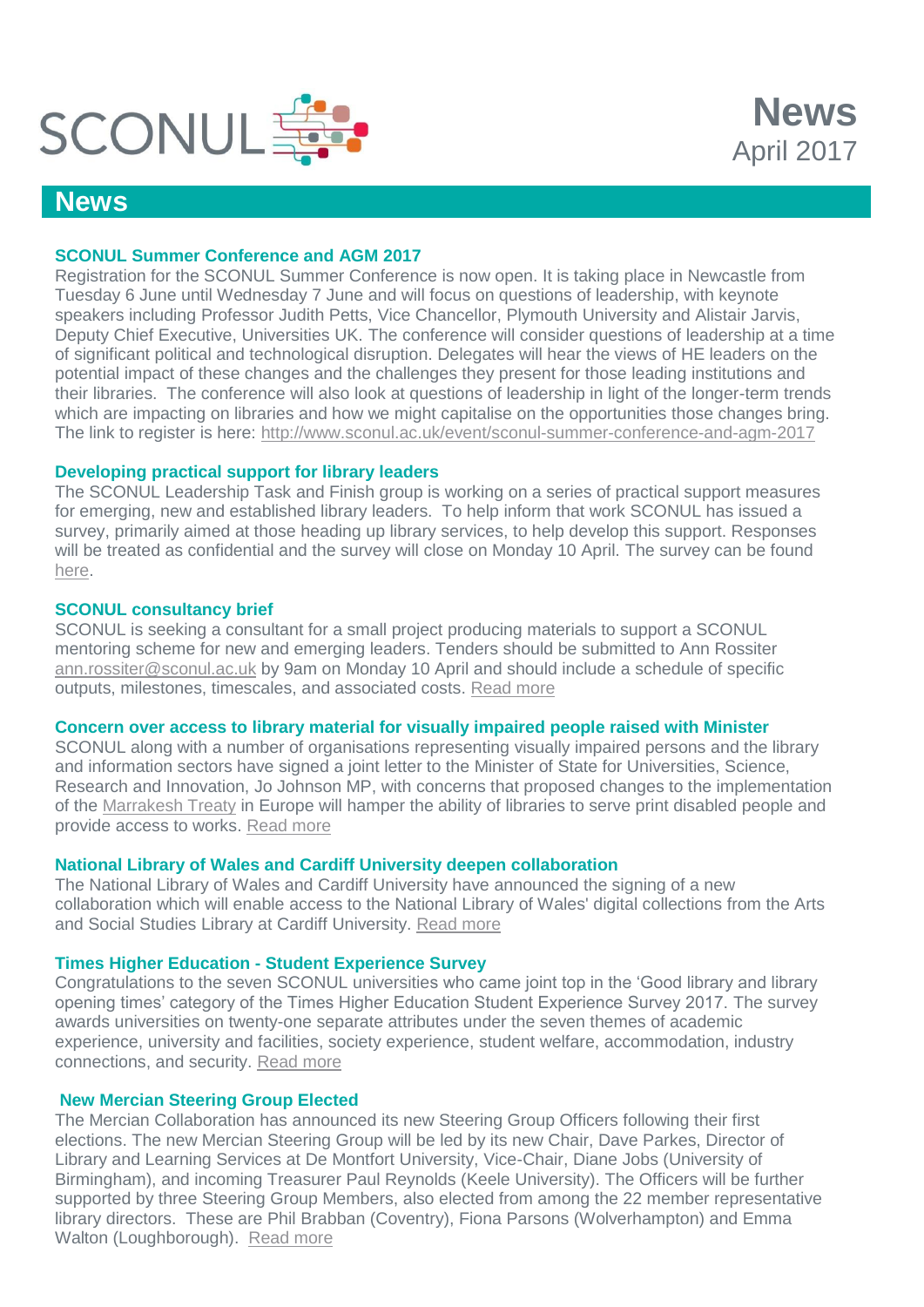#### **New Chair and Vice-Chair for WHELF**

WHELF has announced the appointment of Emma Adamson (Director of Learning Services, University of South Wales) and Steve Williams (University Librarian and Head of Libraries, Archives, Culture and Arts, Swansea University) as its new Chair and Vice-Chair. [Read more](http://whelf.ac.uk/new-chair-and-vice-chair-for-whelf/)

## **Appointments and job opportunities**

If you have moved to a new role or institution or have any senior job opportunities that you would like us to include, please e-mail [SitMui.Ng@sconul.ac.uk.](mailto:SitMui.Ng@sconul.ac.uk)

**Vacancy: Associate Director (Academic Liaison and Support), University of Reading** As a result of the retirement of Helen Hathaway University of Reading are seeking an Associate Director (Academic Liaison and Support) to join the Senior Management Team in the University Library here at Reading. **Closing date 24 April** [Read more](https://jobs.reading.ac.uk/displayjob.aspx?jobid=689)

## **Events**

A calendar of events for HE library directors in the UK, Ireland, and abroad is published on the SCONUL website. The dates of important internal and external meetings are also captured on the calendar. If you would like SCONUL to include any events that may be of interest to directors, please email [sconul@sconul.ac.uk.](mailto:sconul@sconul.ac.uk) [Read more](http://www.sconul.ac.uk/page/events-calendar-0)

**Research Excellence & Publishing – [Open Access, Data, Copyright Impact, London, 3 April](http://www.ncup.org.uk/research-excellence-and-publishing-seminar-to-be-held-at-kings-college-london-in-april-2017/)**

**[8th OpenAIRE workshop: Legal issues in Open](https://www.rd-alliance.org/openaire-workshop-legal-issues-open-research-data) Research Data, Barcelona 4 April**

**[Webcast: Creating Learning Experiences at the Intersections of Scholarly Communication and](https://www.eventbrite.co.uk/e/intersections-of-scholarly-communication-and-information-literacy-tickets-31316034101?aff=eac2)  [Information Literacy, 4 April 15.00hrs](https://www.eventbrite.co.uk/e/intersections-of-scholarly-communication-and-information-literacy-tickets-31316034101?aff=eac2)**

**[Annual UKSG Conference and Exhibition, Harrogate, 10-12 April](http://www.uksg.org/event/uksg-cfp-2017)** 

**LILAC 2017, [Swansea, 10-12 April](http://www.lilacconference.com/lilac-2017/venue-for-2017)** 

**[AMOSSHE: Understanding cultural differences, London, 27 April](http://www.amosshe.org.uk/event-2473196)**

**[LEARN Final Conference, Managing the Data Deluge: roles and responsibilities for your](http://learn-rdm.eu/en/about/)  [institution, London, 5 May](http://learn-rdm.eu/en/about/)**

**[Webcast: Talking Points: Strategies for Building Collaborative Partnerships at the Intersections,](https://www.eventbrite.co.uk/e/intersections-of-scholarly-communication-and-information-literacy-tickets-31316034101?aff=eac2)  [5 May 15.00hrs](https://www.eventbrite.co.uk/e/intersections-of-scholarly-communication-and-information-literacy-tickets-31316034101?aff=eac2)**

**[Lead on: develop your Student Services leadership skills, Liverpool, 12 May](http://www.amosshe.org.uk/event-2473199)**

**Higher Education and International Students - [Maintaining a Competitive Advantage, Student](http://www.policy-uk.com/event/2537/?g=437608)  [Experience and Preparing for Brexit, London 17 May](http://www.policy-uk.com/event/2537/?g=437608)**

**A new vision for the future [of public libraries: progress, strategy, innovation and collaboration,](http://www.publicpolicyexchange.co.uk/events/HE18-PPE?ss=em&tg=1a)  [London, 18 May](http://www.publicpolicyexchange.co.uk/events/HE18-PPE?ss=em&tg=1a)**

**[The North West HE Cross Institutional Action Learning Project, Liverpool, 19 May 2017](http://actionlearn.weebly.com/)**

**[UKeiG Training: Open Access, Open Data, Open Science: Anatomy of a disruptive technology,](https://www.cilip.org.uk/uk-einformation-group/events/ukeig-training-open-access-open-data-open-science-anatomy-disruptive-technology-0)  [London, 24 May](https://www.cilip.org.uk/uk-einformation-group/events/ukeig-training-open-access-open-data-open-science-anatomy-disruptive-technology-0)**